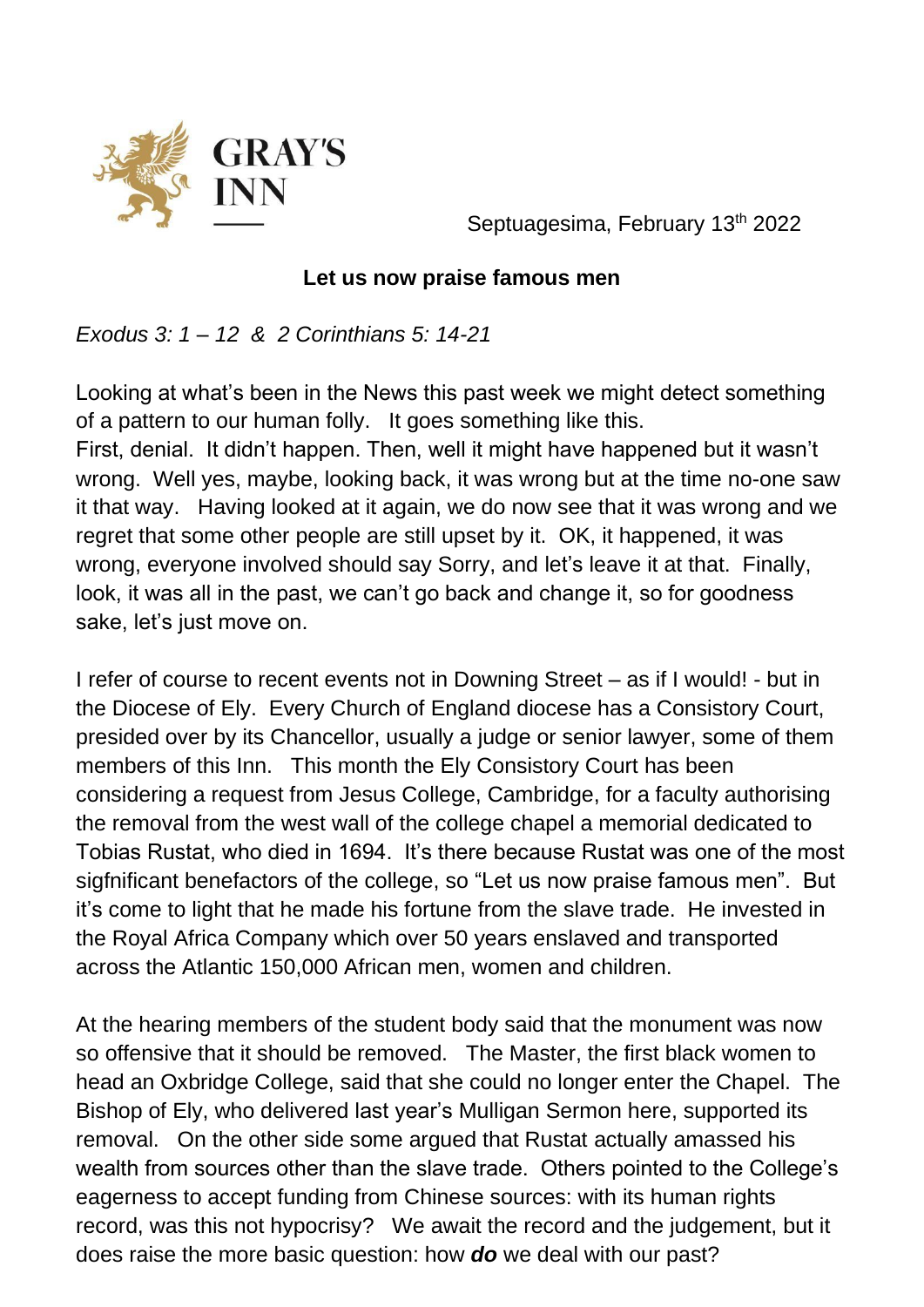I've talked before about my time as the assistant Bishop in Bristol, and the reluctance of the city fathers to address their historic involvement in slavery. Since then the statue of the slave trader Edward Colston has been thrown into the harbour and dredged back up again, and in the Cathedral references to him have been removed from the great window erected in his honour. But his monument remains. "Let us now praise famous men". How should they deal with their past?

And will we here be subject to such scrutiny? To my right is the window commemorating Gilbert Sheldon, Archbishop of Canterbury. When the monarchy was restored in 1660 William Juxon became Archbishop, and he appears in our East window along with other Archbishops with connections to Grays. When he died only three years later Sheldon took his place. It's something of a mystery why, about a hundred years ago, a former Treasurer wanted to celebrate Sheldon and paid for this window. It's not as if he has the significance of Bishop Lancelot Andrews, on the other side of the War Memorial window. Andrewes had been Queen Elizabeth's Bishop of Winchester, he's buried in what's now Southwark Cathedral because Winchester Diocese then came right up to the Thames, and he played a major part in translating what's now the Authorised Version of the Bible.

And to deepen the mystery, why does Sheldon's window include, if you will excuse the racist language, the Four Blackamoors ? For this was not Sheldon's coat of arms but Juxon's, his predecessor. Juxon did indeed have connections to the early English slave trade through commercial dealings, and he included the Blackamoors motif in his redecoration of Lambeth Palace. But there is no evidence that Sheldon had any connection with slavery. Indeed, even with Juxon, it may be more likely that the depiction is more to do with the Crusades, defeating Arab and North African Muslims, than with the trans-Atlantic slave trade.

Still, in all of this, the question remains: how do we deal with our past? Whether we're talking of past generations, or what the Metropolitan Police may be currently investigating, or indeed our own lives up to now, how do we come to terms with it? Do we simply say, there may have been mistakes, but it's all in the past, we can't do anything about it now, so let's forget it and move on? Or do we need to do more?